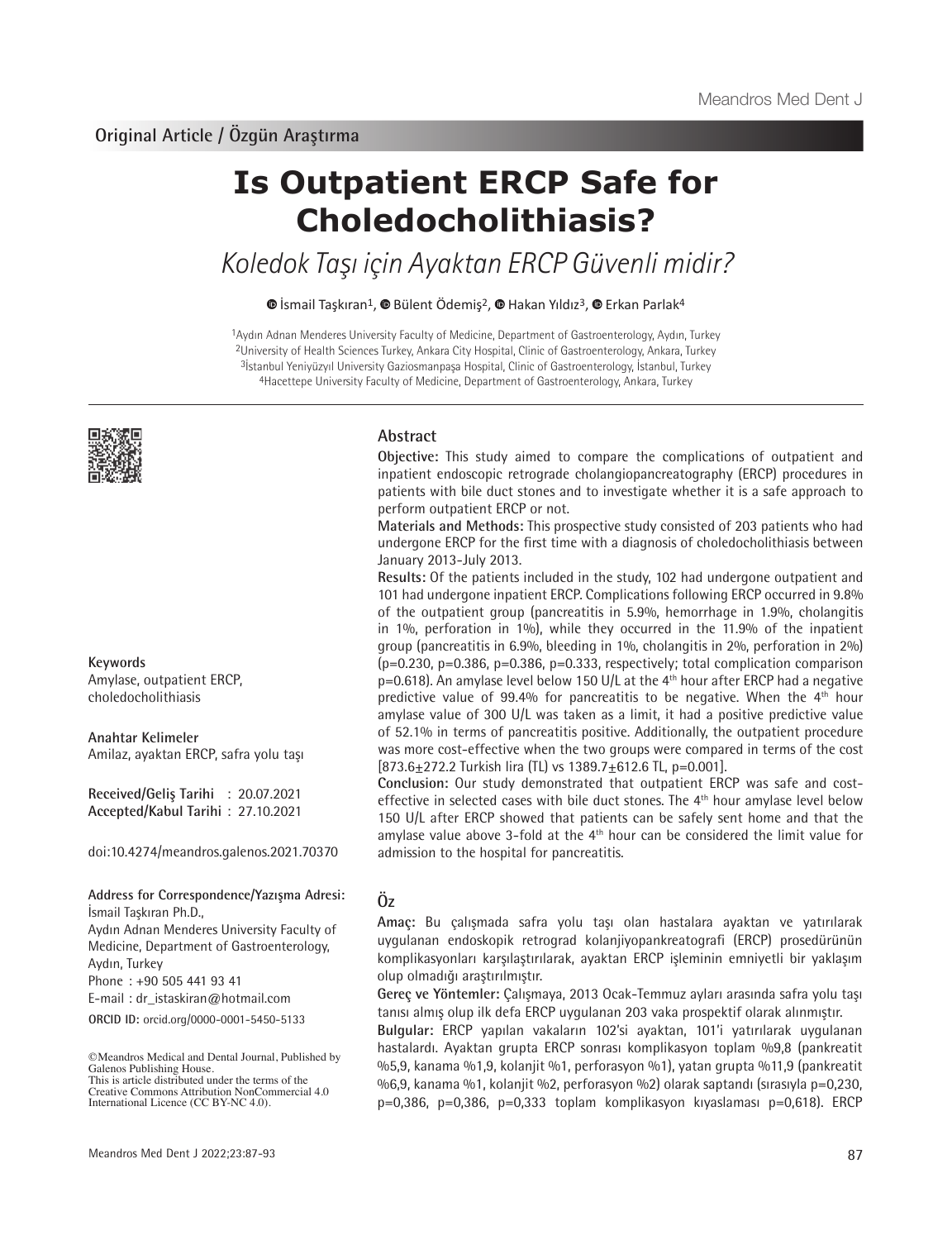sonrası 4. saat amilaz ölçümünün 150 U/L'den düşük olması pankreatit olmama açısından %99,4 oranında negatif prediktif değere sahipti. 4. saat amilaz değerinin sınırı 300 kabul edildiğinde pankreatit olma açısından %52,1 oranında pozitif prediktif değere sahipti. Aynı zamanda iki grup maliyet açısından da kıyaslandığında ayaktan grup daha avantajlıydı [873,6+272,2 Türk lirası (TL) vs  $1389,7\pm612,6$  TL, p=0,001].

**Sonuç:** Bu çalışma safra yolu taşı olan seçilmiş hastalarda ayaktan ERCP işleminin emniyetli ve maliyet açısından daha etkin olduğunu, ERCP sonrası 4. saat amilaz ölçümünün 150 U/L'den düşük olması hastaları emniyetli bir şekilde taburcu edebileceğimizi aynı zamanda 4.saat amilaz ölçümünün 3 katın üzerinde olmasının pankreatit açısından hastaneye yatış için limit değer olabileceğini göstermiştir.

# **Introduction**

The endoscopic retrograde cholangiopancreatography (ERCP) procedure is a relatively complex endoscopic procedure that requires special equipment and a long learning period. Although it can be seen as a safe procedure in experienced hands, it may cause more serious complications with higher rates than other standard endoscopic techniques. The rate of all complications of ERCP have been reported in the literature to be between 9.8-11.6%, with a mortality rate of 0.4% (1-5). For this reason, the ERCP procedure is generally performed as an inpatient procedure. Since some of the ERCP-related complications are noticed and intervened during the procedure and most of them are recognized during the first 2-6 hours post-procedure, outpatient ERCP has been increasingly studied in selected cases over the last 20 years and has become a reasonable option by experienced centers to reduce bed occupation and decrease costs (5-7). Bleeding and perforation during ERCP are often complications that can be recognized during the procedure. Early diagnosis of pancreatitis, which is the most common complication after ERCP, is very important. Hyperamylasemia after ERCP is known to peak between 90 minutes and 4 hours. Therefore, the amylase value at the 4-h has an important role in predicting pancreatitis (8). The aim of this study was to determine the reliability of outpatient ERCP procedure in patients with choledocholithiasis and to ensure that patients with 4-h amylase values lower than 150 units/L can be discharged safely in terms of the risk of pancreatitis, which is one of the complications of the procedure.

## **Materials and Methods**

The ethics committee approval for the study was obtained from the Yüksek İhtisas Training and Research Hospital Non-Interventional Clinical Research Ethics Committee (decision no: 312, date: 05.12.2013).

This prospective study consists of 203 patients diagnosed with choledocholithiasis who received ERCP for the first time between January 2013 and July 2013 in a tertiary hospital where more than 2000 ERCP procedures are performed each year.

Prior to the ERCP procedure, age, sex, drug use, allergy to the contrast agent, comorbid diseases, American Society of Anesthesiologist (ASA) assesment scores and the cholecystectomy status of all patients were evaluated. Written informed consent was obtained from all patients, which described the ERCP procedure and provided information about possible complications. Complete blood count (CBC), coagulation parameters and biochemical profiles (renal functions, liver tests, amylase) were measured before the procedure in all patients. All patients had undergone at least one imaging technique (ultrasonography, computed tomography, magnetic resonance cholangiopancreatography, endosonography) before the procedure.

Before the each ERCP procedure, rectal nonsteroidal anti-inflammatory drugs (NSAIDs) were routinely administered to patients.

The exclusion criteria of the patients were determined as follows; previous sphinceterotomy, patients <18 years of age, patients with cholangitis, patients with biliary pancreatitis, patients who received anticoagulation other than aspirin (clopidogrel, warfarin etc.), those with coagulation disorders (international normalized ratio >1.5, platelet <50,000/ mm3), ASA score of 4 and above for inpatients, ASA score of 3 or above for outpatients, and patients with altered gastointestinal system anatomy (Billroth-2 gastrectomy, Roux-en-Y hepaticojejunostomy, etc.). Patients with these criteria were not included in the study. The selection of the patients is summarized in Figure 1.

All patients were treated at least 8 hours after fasting. The outpatients were followed up postopeatively for at least 4 hours in the 2-bed follow-up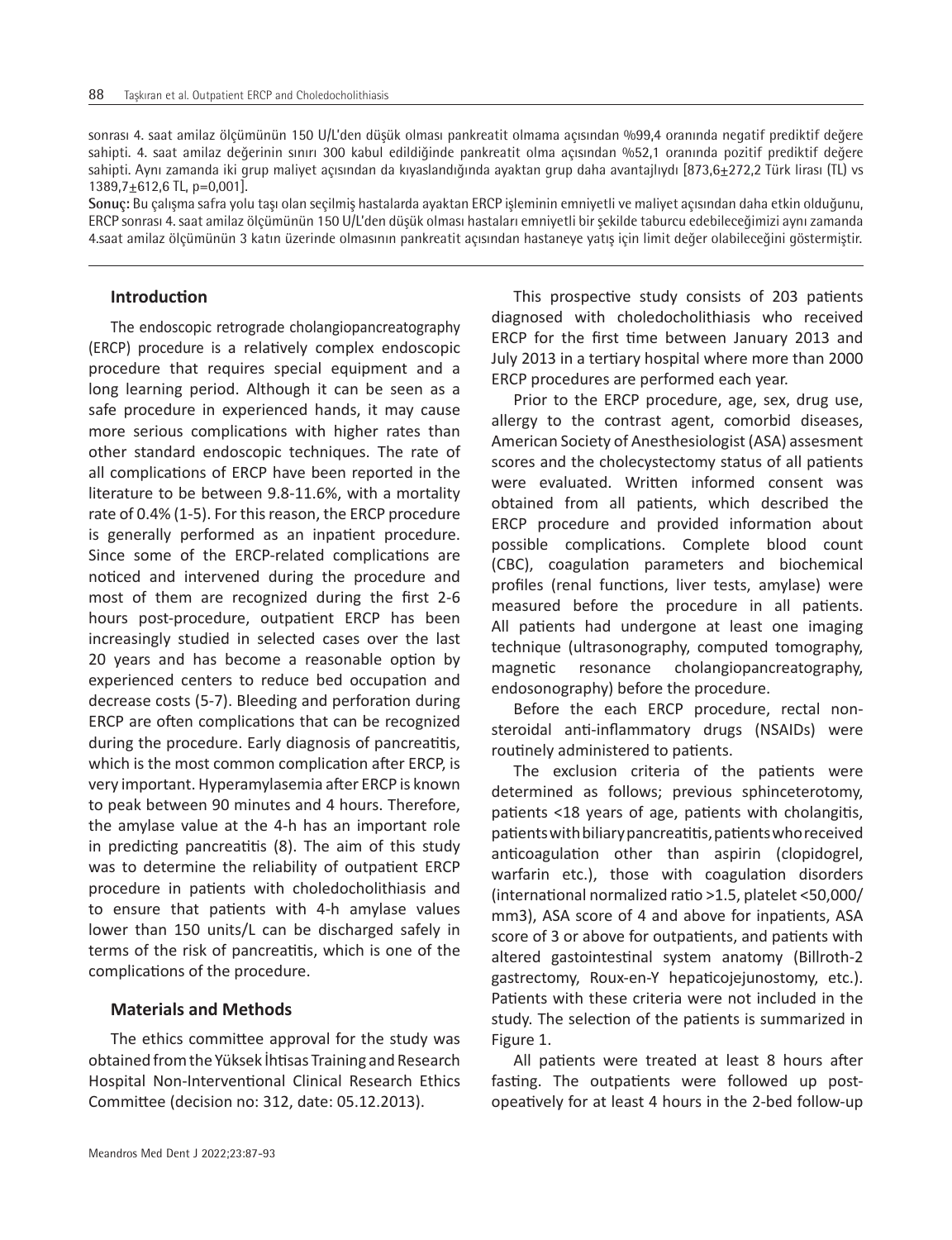unit, which was allocated to the gastroenterology department in the emergency unit of our hospital. All patients were fasted for the first 4 hours after ERCP procedure. Amylase and CBC values were measured at the 4-h after the procedure. The patients were evaluated by the gastroenterology fellow at the end of the 4-h. For outpatients, amylase levels of <150 units/L, normal hemoglobin and leukocyte levels and absence of epigastric tenderness and abdominal pain on the abdominal examination were accepted as the criteria for discharge. The patients were advised to follow an only-liquid diet during the first 24 hours of discharge. If the 4-h amylase value was >150 units/L in the outpatients, regardless of the presence of symptoms, the oral intake of the patient was not initiated and 24-h follow-up and control of the 24-h amylase values were planned. The 24-h amylase value of lower than 300 units/L and/or absence of any symptoms was accepted as a criterion for discharge. The outpatients who developed complications in the first 4 hours were admitted to the inpatient ward or the intensive care unit without delay. The inpatients were also evaluated by the gastroenterology fellow at the end of the 4-h. The oral intake of the patient was initiated with a liquid diet regime when the 4-h amylase value was <150 units/L and abdominal examination was normal, and the regime was turned to a normal diet when there was no additional problem at the end of 24 hours. In case when the  $4<sup>th</sup>$  hour amylase value was  $>150$ 



#### **Figure 1.** Patient selection

ERCP: Endoscopic retrograde cholangiopancreatography, ASA: American Society of Anesthesiologist

units/L, the amylase value was measured at the 24-h before the oral intake of the patient was initiated. The oral intake of the patient was initiated when the 24-h amylase value was below 300 units/L and/or in the absence of symptoms. Figure 2 summarizes how to manage patients according to their 4-h amylase value and complaints.

Support was received from the financial unit of our hospital in terms of cost calculation for outpatient and inpatient groups.

ERCP-specific complications (pancreatitis, cholangitis, bleeding, perforation) were defined and graded according to some special classifications (1,9,10).

## **Statistical Analysis**

Statistical analysis of the data was performed using the Statistical Package for Social Sciences (SPSS) version 18 (SPSS Inc., Chicago, IL, United States). The difference between the groups in terms of categorical variables in outpatients and inpatients was evaluated using the chi-square or the Fisher's tests (where the values observed in the cells did not meet the chisquare test assumptions), and the t-test was used for the numerical data showing normal distribution and the Mann-Whitney U test was used for the data that were not normally distributed. A p value lower than 0.05 was considered statistically significant.

## **Results**

Of the patients, 102 had undergone outpatient and 101 had undergone inpatient ERCP. 65 (63.7%) of the patients who had undergone outpatient ERCP were female and 37 (36.3%) were male. 56 patients (55.6%) of the patients who had undergone inpatient ERCP were female and 45 (44.6%) were male (p=0.220). The mean age of the outpatient group was 53.9±18.1



**Figure 2.** Patient management according to the 4-hour amylase level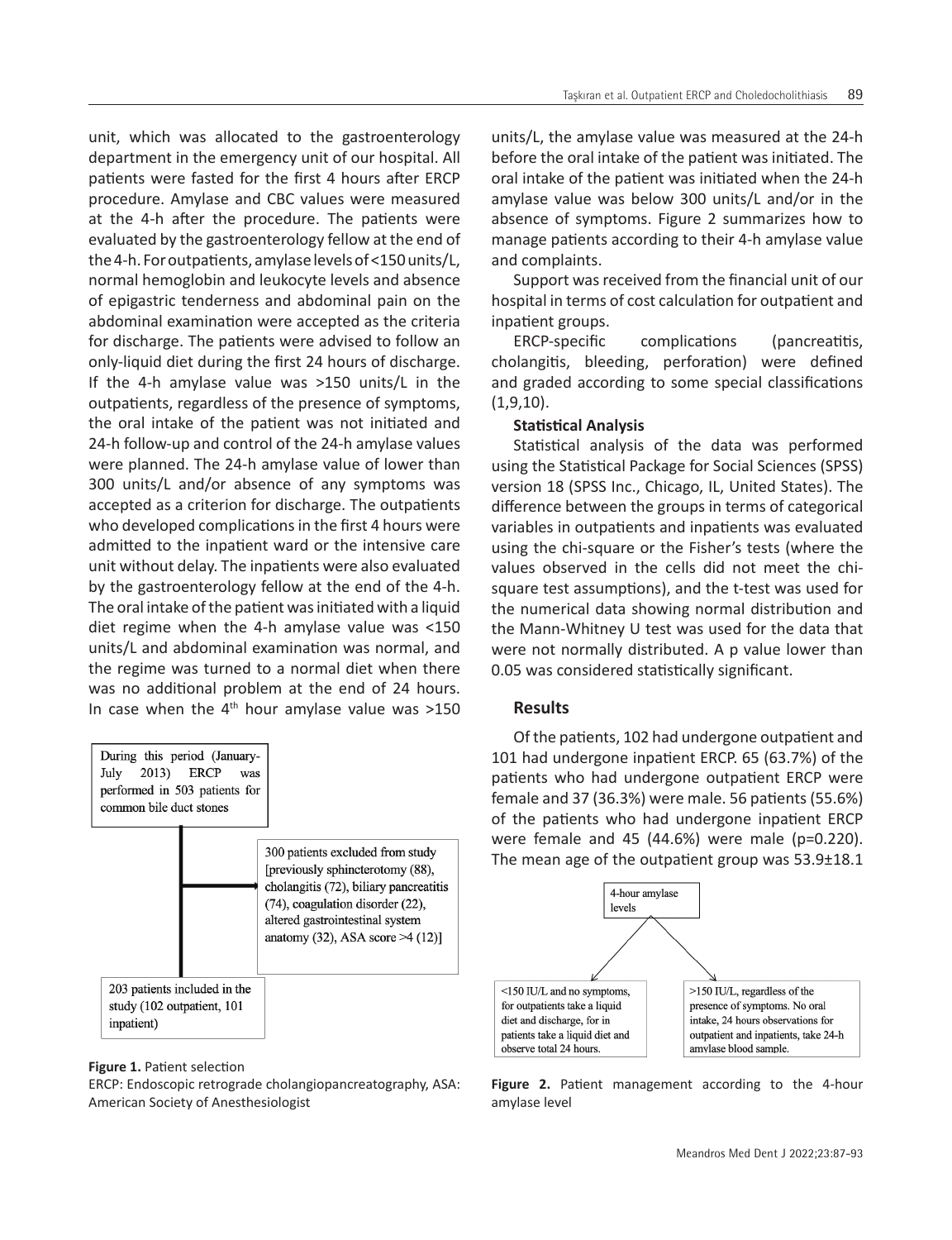years and that of the inpatient group was 65.6±16.6 years (p=0.001).

When the groups were compared according to the ASA score, 69 (67.6%) patients with an ASA score of 1 and 33 (32.4%) patients with an ASA score of 2 were identified in the outpatient group. In the inpatient group, 37 patients (36.6%) with ASA score of 1, 54 patients (53.4%) with a score of 2, and 10 patients with a score of 3 (10%) were identified. The ASA scores were found to be different between the groups (p=0.001).

No significant difference was found between the outpatient and the inpatient groups in terms of imaging techniques performed for suspicion of bile duct stone (p=0.07). The therapeutic procedures performed during the ERCP procedure were found to have a similar distribution in both groups (p=0.091). The baseline demographic data of the patients have been presented in Table 1.

When the baseline laboratory values were compared between the two groups, it was found that parameters other than creatinine and platelet levels were not different between the two groups (Table 2).

In the outpatient group, 8 (7.8%) patients had 10 ERCP-related complications (1 patient had pancreatitis+cholangitis, the other 1 had pancreatitis + bleeding), and the patients were followed up with hospitalization. In the inpatient group, 11 (10.8%) patients had 12 complications (pancreatitis + cholangitis were observed together in 1 patient). No statistically significant difference was observed between the two groups in terms of complications (p=0.618) (Table 3).

When the outpatient and the inpatient groups were compared in terms of cost, the outpatient group was found to have lower cost and this was found to be statistically significant [873.6±272.2 Turkish lira (TL) vs 1389.7±612.6 TL p=0.001].

No statistically significant difference was observed between the outpatients and the inpatients with similar ASA scores in terms of complications (Table 4).

Eighty five patients were determined with 4-h amylase values below 150 U/L in the outpatient group (n=102). Only 1 of these patients was admitted to the hospital again after 24-h and was diagnosed with pancreatitis+cholangitis. Again in this group, there were 7 patients with 4-h amylase values between 150- 300 U/L and none of them developed pancreatitis.

| Table 1. Patients demographics             |                                                   |                                     |         |  |
|--------------------------------------------|---------------------------------------------------|-------------------------------------|---------|--|
|                                            | <b>Outpatient</b><br>group<br>(n=102) n<br>$(\%)$ | Inpatient<br>group (n=101)<br>n (%) | p-value |  |
| Age                                        | 53.9±18.8                                         | 65.6±16.6                           | 0.001   |  |
| Female/male                                | 65 (63.7)/37<br>(36.3)                            | 56 (55.4)/45<br>(44.6)              | 0.22    |  |
| Comorbidity                                | 39 (37.5)                                         | 65 (62.5)                           | 0.001   |  |
| Cholecystectomy<br>$(+)$                   | 23 (22.5)                                         | 15 (14.8)                           | 0.4     |  |
| Aspirin (+)                                | 18 (17.6)                                         | 28 (27.7)                           | 0.161   |  |
| $NSAID (+)$                                | 19 (18.6)                                         | 20 (19.8)                           | 0.831   |  |
| Cannulation type<br>Normal/<br>preincision | 82 (79.4)/20<br>(19.6)                            | 85 (84.2)/16<br>(15.8)              | 0.482   |  |
| Bile duct size<br>(mm)                     | $10+2.3$                                          | $11.2 + 3.7$                        | 0.337   |  |
| <b>ASA score</b>                           |                                                   |                                     |         |  |
| $\mathbf{1}$                               | 69 (67.6)                                         | 37 (36.6)                           |         |  |
| $\overline{2}$                             | 33 (32.4)                                         | 54 (53.4)                           | 0.001   |  |
| 3                                          | $\overline{0}$                                    | 10 (%10)                            |         |  |
| <b>Therapeutic procedure</b>               |                                                   |                                     |         |  |
| Sphincterotomy                             | 102 (100)                                         | 101 (100)                           |         |  |
| <b>Stent</b>                               | 10 (9.8)                                          | 10 (9.9)                            |         |  |
| Mechanical<br>lithotripsy                  | 3(3)                                              | 5(5)                                | 0.091   |  |
| Dilatation (TPBD)                          | 5(4.9)                                            | 14 (13.8)                           |         |  |
| Pancreatic stent                           | 5(4.9)                                            | 0                                   |         |  |
| Diagnostic tool                            |                                                   |                                     |         |  |
| <b>USG</b>                                 | 71 (69.6)                                         | 82 (81.2)                           |         |  |
| <b>EUS</b>                                 | 15(14.7)                                          | 14 (13.9)                           |         |  |
| <b>MRCP</b>                                | 14 (13.7)                                         | 5(5)                                | 0.07    |  |
| <b>CT</b>                                  | 2(2)                                              | 0(0)                                |         |  |
| Cost, TL                                   | 873.6±272.2                                       | 1389.7±612.6                        | 0.001   |  |

Pancreatitis developed in 5 out of 10 patients with 4-h amylase values above 300 U/L.

cholangiopancreatography, CT: Computed tomography, TL: Turkish lira

In the inpatient group (n=101), 87 patients with 4-h amylase values below 150 U/L were determined and none of the patients developed pancreatitis. Pancreatitis did not develop in any of the 6 patients with 4-h amylase values between 150-300 U/L in the same group. The remaining 8 patients had 4-h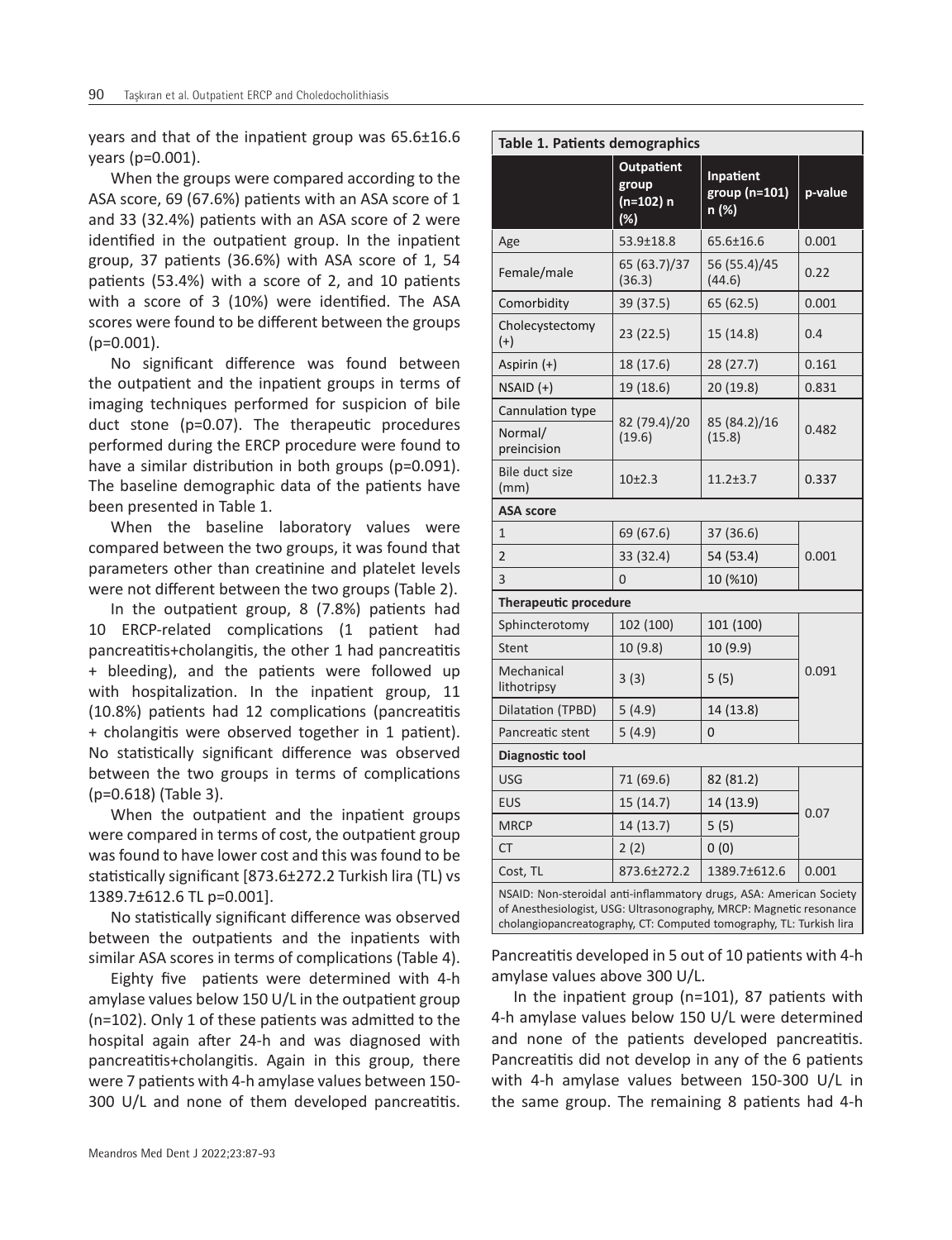| Table 2. Laboratory parameters     |                                             |                                         |         |
|------------------------------------|---------------------------------------------|-----------------------------------------|---------|
|                                    | <b>Outpatient</b><br>group (n=102)<br>n (%) | <b>Inpatient group</b><br>(n=101) n (%) | p-value |
| Hgb (g/dL)                         | $13.7 + 1.6$                                | $13.3 \pm 1.6$                          | 0.267   |
| WBC $(x10^3/UL)$                   | $7.945 \pm 3.3$                             | $7.000 \pm 3.6$                         | 0.08    |
| Plt (x10 <sup>3</sup> /uL)         | 287.069+84.3                                | 247.604±69.9                            | 0.001   |
| <b>INR</b>                         | $1.07 + 0.7$                                | $1.2 + 0.8$                             | 0.054   |
| ALT (U/L)                          | $180+93$                                    | $154 + 83$                              | 0.082   |
| AST, median<br>(U/L)               | 83.5 (12-644)                               | 48 (10-770)                             | 0.106   |
| GGT (U/L)                          | 313±275                                     | 336±313                                 | 0.907   |
| Total bilirubin,<br>median (mg/dL) | $1.47(0.2-14.3)$                            | $1.3(0.3-29.5)$                         | 0.685   |
| ALP(U/L)                           | 243±141                                     | 258±209                                 | 0.522   |
| Creatinin<br>(mg/dL)               | $0.8 + 0.2$                                 | $0.9 + 0.4$                             | 0.044   |
| Amylase-base<br>line $(U/L)$       | 79.3±46.2                                   | 79.8±44.5                               | 0.765   |
| Amylase-4-h,<br>median $(U/L)$     | 83.5 (21-1836)                              | 82 (24-2819)                            | 0.858   |

Hgb: Hemoglobin, WBC: White blood cell, Plt: Platelet, INR: International normalized ratio, ALT: Alanine aminotransferase, AST: Aspartate aminotransferase, GGT: Glutamyl transferase, ALP: Alkaline phosphatase, \*The median value is used because AST, total bilirubin, amylase 4-h did not have normal distribution

| Table 3. Distribution of complications                                                         |                                             |                                       |         |
|------------------------------------------------------------------------------------------------|---------------------------------------------|---------------------------------------|---------|
| <b>Complication</b>                                                                            | <b>Outpatient</b><br>group<br>(n=102) n (%) | Inpatient<br>group<br>$(n=101) n (%)$ | p-value |
| Bleeding                                                                                       | $\overline{\phantom{0}}$                    | 1                                     | 0.386   |
| Mild                                                                                           | 1                                           | $\Omega$                              |         |
| Moderate                                                                                       | $\mathbf{1}$                                | 1                                     |         |
| Severe                                                                                         | $\Omega$                                    | $\Omega$                              |         |
| Pancreatitis                                                                                   | 6                                           | $\overline{7}$                        | 0.230   |
| Mild                                                                                           | 5                                           | 6                                     |         |
| Moderate                                                                                       | $\mathbf{1}$                                | $\mathbf{1}$                          |         |
| Severe                                                                                         | $\Omega$                                    | $\Omega$                              |         |
| Cholangitis                                                                                    | 1                                           | $\overline{2}$                        | 0.386   |
| Mild                                                                                           | $\mathbf{1}$                                | 1                                     |         |
| Moderate                                                                                       | 0                                           | $\mathbf{1}$                          |         |
| Severe                                                                                         | $\Omega$                                    | $\Omega$                              |         |
| Perforation                                                                                    | $\mathbf{1}$                                | $\overline{2}$                        | 0.333   |
| Mild                                                                                           | $\mathbf{1}$                                | $\overline{2}$                        |         |
| Moderate                                                                                       | $\Omega$                                    | $\Omega$                              |         |
| Severe                                                                                         | $\Omega$                                    | $\Omega$                              |         |
| Total post-ERCP<br>complications                                                               | 10 (9.8)                                    | 12 (11.9)                             | 0.618   |
| ERCP: Endoscopic retrograde cholangiopancreatography, * n shows the<br>number of complications |                                             |                                       |         |

amylase levels of over 300 U/L and 7 developed pancreatitis.

In the light of these data, the 4-h amylase value lower than 150 U/L stood out with a 99.4% negative predictive value for the absence of pancreatitis. An amylase level of up to 300 U/L in this analysis was also found to be safe. An amylase value of 300 U/L or higher was found to be an increased positive predictive value for pancreatitis (Table 5).

# **Discussion**

In studies conducted on outpatient ERCP, it is recommended that outpatient ERCP be performed in selected cases by experienced centers, since most of the complications occur during the procedure or during the follow-up periods ranging from 2-6 hours.

In our study, the overall complication rate after ERCP was determined as 9.8% in the outpatient group and as 11.9% in the inpatient group. There was no difference between the two groups in terms of complications. When the literature was examined, it is seen that there was a similarity in terms of total and individual complications. In our study, ERCP-related mortality was not observed. In studies conducted by Cotton et al. (1) in 1991, Freeman et al. (2) in 1996, Johanson et al. (3) in 2002, and Mallery et al. (4) in 2003, complications after ERCP were reported to be between 9.8-11.6% and the mortality as 0.4%. In a study by Rábago et al. (5) in 2010, the total complication rate after ERCP was determined as 12.1%.

In our study, 10 (9.8%) complications were detected in 8 patients in the outpatient group. Eight of these complications (7.8%) were recognized during the first 4 hours of follow-up and these patients were hospitalized. Twelve (11.9%) complications were determined in 11 patients in the inpatient group. Ten (9.9%) of these complications were recognized during the first 4 hours of follow-up. Most of the complications of the patients occurred during the procedure or during the first 4 hours of the follow-up period.

In Hui et al.'s (6) study in 2004, the rate of complications in outpatient ERCP patients was similar to the rate of complications in patients who were hospitalized for at least one day after ERCP. Most complications occurred in the first 6 hours.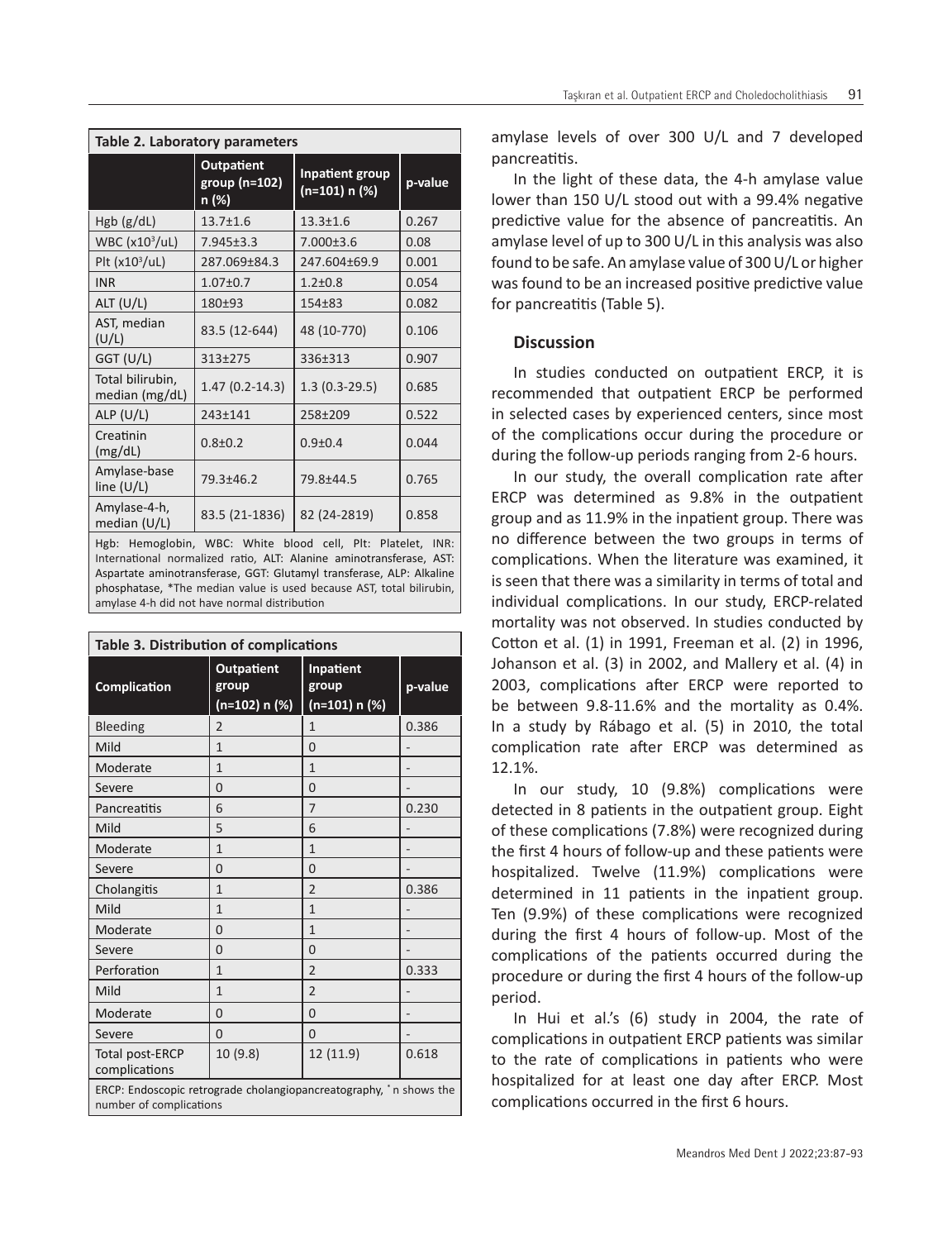**Table 4. Distribution of the number of patients who developed complications according to ASA 1 and ASA 2 scores in both groups**

|                                                                   | <b>Outpatient group</b><br>Inpatient group<br>$n=102$ (%)<br>$n=91(%)$ |                    | p-value |
|-------------------------------------------------------------------|------------------------------------------------------------------------|--------------------|---------|
| Number of ASA 1 patients/number of<br>patients with complications | 69 (67.6)/4 (5.8)                                                      | 37 (40.6)/5 (13.5) | 0.189   |
| Number of ASA 2 patients/number of<br>patients with complications | 33 (32.4)/4 (12.1)                                                     | 54 (59.4)/6 (11.1) | 0.910   |
| ASA: American Society of Anesthesiologist                         |                                                                        |                    |         |

| Table 5. Four h amylase level cut-off values and test performance |                 |                           |                                         |                                  |
|-------------------------------------------------------------------|-----------------|---------------------------|-----------------------------------------|----------------------------------|
| Amylase levels                                                    | Sensitivity (%) | <b>Specificity</b><br>(%) | <b>Positive predictive</b><br>value (%) | Negative predictive<br>value (%) |
| 100 (normal)                                                      | 100             | 64                        | 18                                      | 100                              |
| 150 (1.5x normal)                                                 | 92.3            | 87.3                      | 33.3                                    | 99.4                             |
| 300 (3x normal)                                                   | 92.3            | 94.2                      | 52.1                                    | 99.4                             |

The study of Katsinelos et al., (7) which was performed in 2011, shows similarity to our study. In this study, the outpatient group was found to be cost effective. Similarly, in our study, when the two groups were compared in terms of cost, it was seen that the outpatient group was found to be less costly.

When the outpatient and the inpatient groups were compared in terms of age and ASA scores, a difference was found between the two groups (age and ASA scores were higher in the inpatient group). This is due to the fact that patients with ASA score of 3 had not undergone an outpatient ERCP procedure. When the patients with ASA score of 3 were excluded from the inpatient group and the two groups were compared according to the similar ASA score, no difference was found between the two groups in terms of complications.

The most common complication after ERCP is pancreatitis. Bleeding and perforation are often recognized during the procedure. For this reason, amylase levels and the presence of abdominal pain in the outpatient group are the most frequently used parameters to be safely discharged and patients are discharged accordingly. In studies conducted for this purpose, the amylase levels obtained at the  $2^{nd}$  or  $4^{th}$ hours without waiting for 24 hour, can be a marker for pancreatitis.

In the study conducted by Thomas et al. (8), the 4-h amylase levels of lower than 150 U/L excluded pancreatitis with a 100% negative predictive value. A serum amylase level of above 3-fold was accepted as the limit value for hospital admission with a positive predictive value of 36.8%. If the amylase level were between 1.5-3.0 times, evaluation of additional risk factors for clinical findings and pancreatitis have been proposed.

In our study, the 4-h serum amylase level of below 150 U/L was found to have a rate of 99.4% negative predictive value for the absence of pancreatitis after ERCP. This showed that we can safely discharge patients with a 4-h amylase value below 150 U/L after ERCP. When the 4-h serum amylase level of 3 times above the normal value was taken as the cutoff value, it was found to have a positive predictive value of 52.1% in terms of pancreatitis. This value was considered to be a cut-off level for admission to hospital for pancreatitis.

In a study by Gottlieb et al.  $(11)$ , the 2<sup>nd</sup> hour amylase level of lower than 276 U/L is reported to exclude pancreatitis with a high negative predictive value (97%).

In the European Society of Gastrointestinal Endoscopy guidelines, it was stated that the 4th hour serum amylase level of 1.5 times below normal values after ERCP eliminates pancreatitis after ERCP. It has also been stated that the same situation can be accepted as a criterion for the safe discharge of patients (12-14).

Up to the present, outpatient ERCP studies have conducted with heterogenous group patients (5- 8,11,15). For the first time, our study has shown that